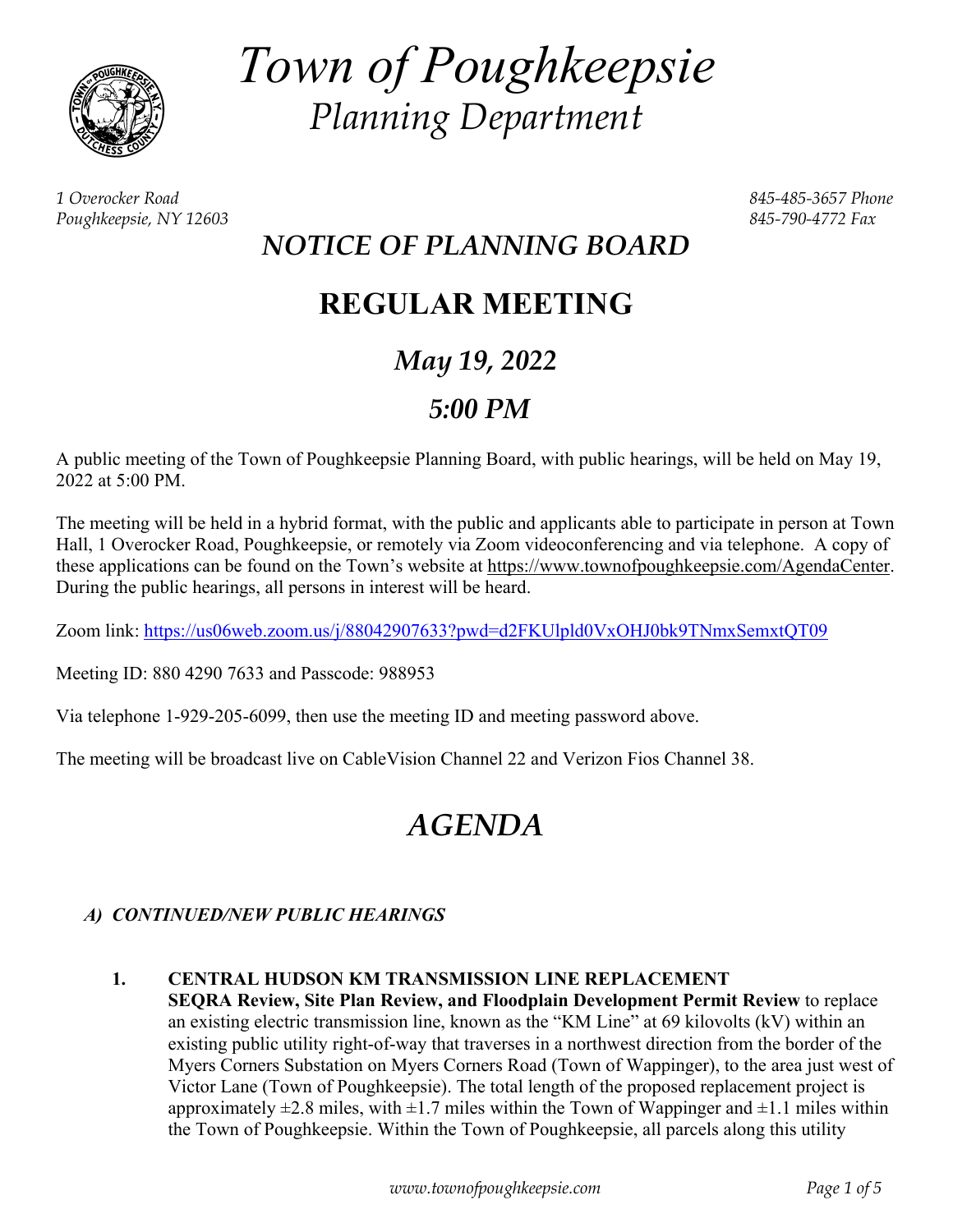corridor are located in the R-20 (Residential, Single-Family 20,000) Zoning District; Within the Town of Wappinger, parcels along this utility corridor are located in the Airport Industry District, GB (General Business) District, R-40 (One-Family Residential District), R-80 (One-Family Residential District); and COP (Conservation Office Park) District; ±37.5-acre right-ofway; There are 59 parcels along this utility corridor; Type 1 Action; *Central Hudson Gas & Electric Corp., Applicant and Owners.* 

# **2. GUARDIAN SELF-STORAGE – LOVE ROAD**

**SEQRA Review, Special Use Permit Review, Site Plan Review, Floodplain Development Permit Review, and Architectural Review** for a proposed 71,200 square foot, climatecontrolled storage facility with associated parking and other site improvements. 20-50 Love Road; B-H (Highway Business) Zoning District;  $\pm$  4.59 acres; Grid # 6261-01-187898; Type 1 Action; *Guardian Self Storage East, LLC (Applicant) and Herbert Redl (Owner).* 

## **3. JULIET CAFÉ & BILLIARDS**

**Site Plan Hearing** for proposed renovation of an existing vacant restaurant and enlarged rear outdoor seating area for Juliet's Café and Billiards. 825 Main Street; Zoned ATC (Arlington Town Center); +0.75 acre; Grid #6161-08-885821; Type II Action; *Z&T Galazka Corp. (Applicant) and TC Partners LLC (Owner)*.

 **4. EASTDALE VILLAGE 18TH SITE PLAN AMENDMENT AND LOT LINE REVISION SEQRA Review and Amended Site Plan Hearing** for proposed amendments to the Eastdale Village project. The amendments consist of revised parking behind buildings L and P. No changes in total bedrooms, dwelling units, or commercial square footage for the site are proposed. Eastdale Avenue North, Otto Way, Hillside Drive, Town Center Drive, Eastdale Avenue South, Parkside Drive and Founders Way; and 900, 902, 904 and 949 Dutchess Turnpike and 15 Victory Lane; Zoned MHC (MacDonnell Heights Center); + 63.461 acres; Grid #s 6262- 04-715370; - 739356; - 746391; - 696343; -724392; -758382; -768412; -777377; -769391; - 743328; -742330; -750324; -726341; -713324; -740312; -738315; -732317; -776348; -803278; - 814309; -770320; -783300; -753293; and -771284; Unlisted Action; Prior SEQRA Findings for a Type I Action adopted March 15, 2018, amended September 17, 2020; Site Plan and Special Use Permit approval issued July 12, 2018, as conditionally amended through February 17, 2022; *MHTC Development, LLC, Applicant; and MHTC Development, LLC, Eastdale Residential I, LLC, Eastdale Residential II, LLC, Eastdale Residential III, LLC, 27 Eastdale, LLC, 31-35 Eastdale Avenue, LLC, 39 Eastdale Avenue, LLC, 43 Eastdale Avenue, LLC, 45 Eastdale, LLC, Premier Eastdale, LLC, Rossi Eastdale, LLC, 5 Eastdale Avenue, LLC, 13 Eastdale Avenue, LLC, 34 Eastdale Avenue, LLC, 36 Eastdale Avenue, LLC, 38 Eastdale Avenue, LLC, and Eastdale Avenue North Cottages, LLC, Owners.* 

#### **5. VASSAR COLLEGE HOUSING RENOVATIONS-79 RAYMOND AVENUE & 170 COLLEGE AVENUE**

**Site Plan Hearing** for proposed renovation of an existing five-bedroom faculty house at 79 Raymond Avenue including interior renovations, exterior deck expansion and a sidewalk to existing parking; and proposed renovation of an existing four-bedroom faculty house at 170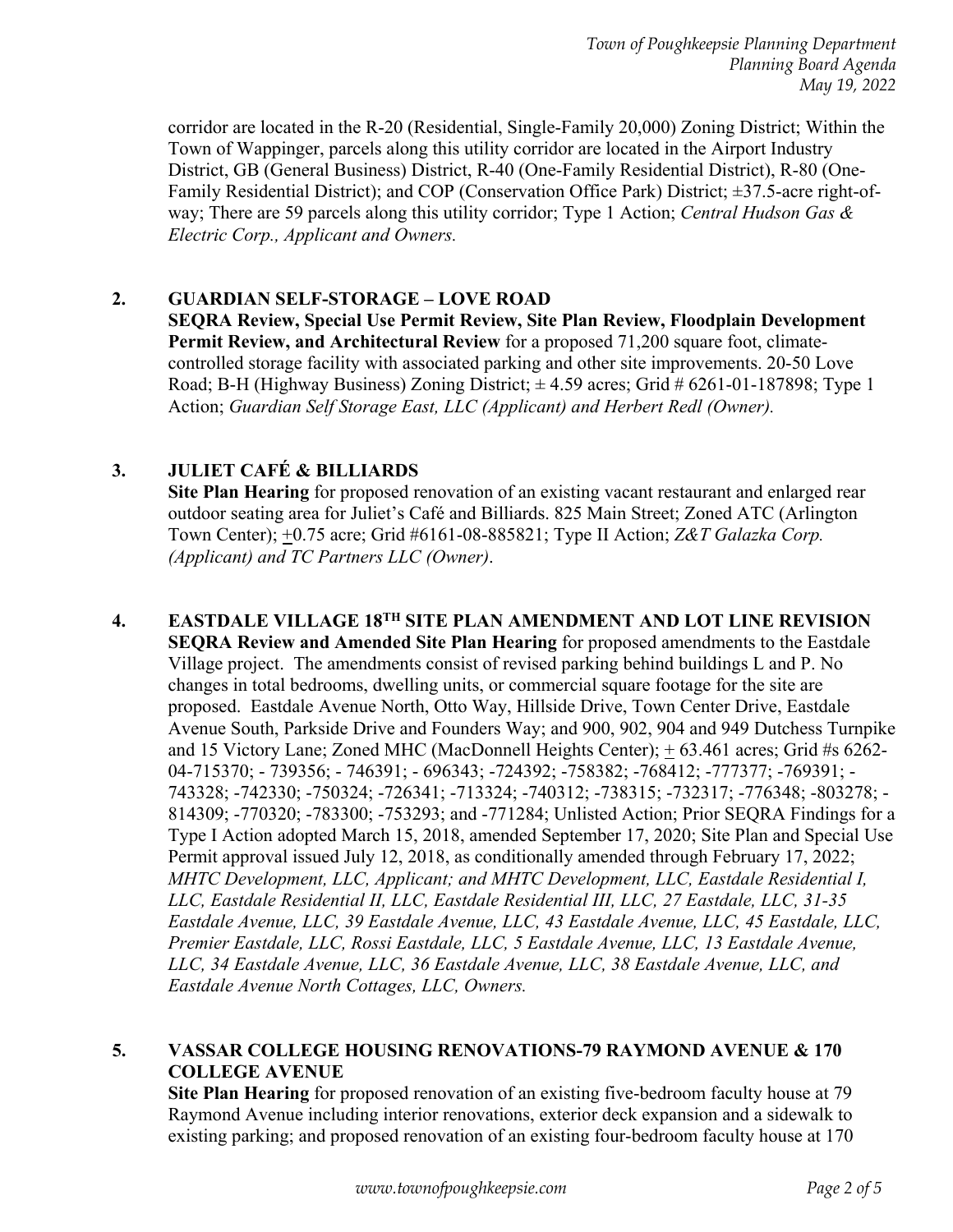*Town of Poughkeepsie Planning Department Planning Board Agenda May 19, 2022* 

College Avenue including exterior and interior building renovations, addition of a fifth bedroom, and a new 5-car parking area and connecting sidewalks with access from Deans Lane (private road). 79 Raymond Avenue and 170 College Avenue; Zoned IN (Institutional) District;  $\pm$ 38.98 acres; Grid #6161-08-850460 (lease parcels -0006 and -0003); Type II Action*; Vassar College (Applicant and Owner).*

## **6. DELAVERGNE AVENUE SUBDIVISION (MAJOR)**

**SEQRA Review and Preliminary Major Subdivision Review** for a major subdivision, as proposed, to include one (1) existing residential lot and five (5) new residential building lots. Infrastructure proposals include extending public water and public sewer and the development of a new road to be dedicated to the Town. 40 Delavergne Avenue; R-20 (Residence, Single-Family 20,000 SF) Zoning District; ±4.16 acres; Grid #'s: 6158-01-164655 (Town of Poughkeepsie) and 6158-09-173629 (Village of Wappingers Falls); Unlisted Action; *Adam Broder (Applicant) and Markly Wilson & Gonul Wilson (Owners).* 

### **7. 8 TUCKER DRIVE**

**SEQRA Review, Recommendation to the Town Board for a Zoning District Change, Site Plan Review, and Aquatic Resources Protection Permit Review** for a proposed zoning district change from B-SC to I-L in order to construct a contractor's yard used for storing contractor's materials and equipment. File Lot #8 – Tucker Drive; B-SC (Shopping Center Business) Zoning District; ±11.51 acres; Grid # 6262-03-194055; Unlisted Action; *Lepore Real Estate Holdings, LLC, Applicant and 8 Tucker Drive, LLC (Owner). TO BE ADJOURNED* 

## **8. 511 HAIGHT AVENUE**

**SEQRA Review and Site Plan Review** for the proposed demolition of an existing hot tub and existing shed in order to construct five (5) new parking spaces at the rear of the existing building. Site changes also include the construction of two (2) accessible parking spaces on the west side of the existing building. 511 Haight Avenue; Arlington Town Center (ATC) Zoning District; ±0.16 acres; Grid # 6161-08-833780; Unlisted Action; *Diane and Stephen Morgan, Applicants and Owners. TO BE ADJOURNED*

#### **9. ARLINGTON FARMS – MALABAR REALTY LLC**

**SEQR Review, Special Use Permit, Site Plan and Architectural Review** for proposed demolition of the existing structures on the site and the construction of a one-story gas stationconvenience store (3,400 SF), gas canopy with eight gasoline filling positions, and other site improvements. 798-802 Dutchess Turnpike; Zoned B-H (Highway-Business) District; 0.81 +/ acre; Grid # 6262-04-571014; SEQRA Negative Declaration adopted February 19, 2015, conditional Site Plan approval granted December 17, 2015 (expired); *Malabar Realty, LLC, Owner. TO BE ADJOURNED*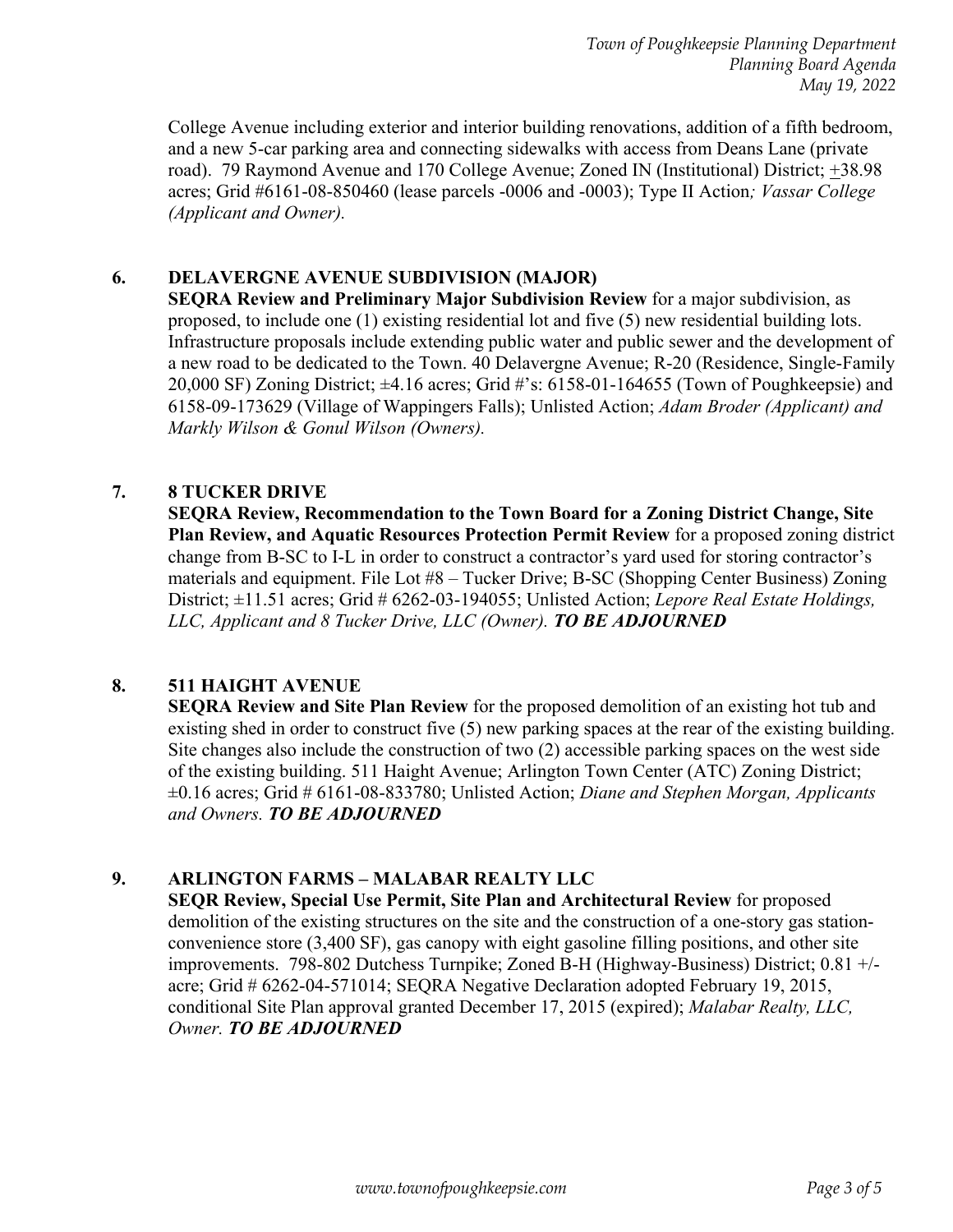*Town of Poughkeepsie Planning Department Planning Board Agenda May 19, 2022* 

#### **10. STEWART'S SHOPS – 2245 SOUTH ROAD**

**Special Use Permit Review and Site Plan Review** for the construction of a new 3,696 square foot Stewart's Shop and a 2,440 square foot self-service gasoline canopy and fueling area. 2245 South Road; Zoned BH (Highway Business); ±0.949 acres; Grid # 6159-01-249880; Unlisted Action; *Stewart's Ice Cream, Co., Inc., Owner. Applicant has requested that the application be withdrawn from consideration.* 

#### *B) MOTION TO ALLOW PUBLIC COMMENT ON REMAINING AGENDA ITEMS Comments limited to three (3) minutes.*

#### *C) PLAN REVIEWS*

#### **1. FOX RUN AT FULTON - BUILDING A AMENDED SITE PLAN**

**Discussion** of proposed field changes to landscaping, pedestrian connections, and usable open space in connection with anticipated Building A occupancy and recently commenced development of the adjoining Dutchess County Rail Trail. The site plan approved 12/17/2020 amended site conditions for Building A on a site of three buildings previously approved at Fox Run (a/k/a Fairview Commons), as follows: 1) Change the quantity and bedroom mix of apartments to be only 1-2 bedroom units (from 57 units with 142 bedrooms total, to 69 units with 97 bedrooms total); 2) Increase non-residential building area inclusive of additional roof terrace(s), conference room and study area, storage and maintenance, and; 3) Add a basement floor and change the building exterior appearance; 4) Incremental changes to site parking, grading, utilities, lighting, landscaping, and access. 10-35 Campus View Court; Zoned FC (Fairview Center) District with a Planned Residential Overlay District (PROD) designation;  $\pm$ 15.940 acres; Grid #6162-05-161788; SEQRA Negative Declaration issued 12/17/20 by the Planning Board as lead agency; *Fox Run at Fulton LLC, Owner*.

#### *D) OTHER BUSINESS*

#### **1. STORE SPACE – ARCHITECTURAL DISCUSSION**

**Architectural Review Discussion** for the proposed development of a three (3)-story climate controlled self-storage building with a footprint of  $\pm$  41,257 square feet with related parking, utilities, landscaping, and stormwater management. 5-16 Budget Drive and 6 Violet Avenue (Town of Poughkeepsie); I-H (Heavy Industrial) Zoning District (Town of Poughkeepsie); Parker Avenue (City of Poughkeepsie); G-RM, Gateway Mixed-Use Residential (City of Poughkeepsie);  $\pm 2.93$  acres,  $\pm 1.31$  acres, and  $\pm 0.77$  acres; Grid #'s 6162-10-463586 (Town), 6162-10-436570 (Town), and 6162-48-428562 (City); Type 1 Action; Storage Cap Poughkeepsie, LP *(Applicant)* and Barbara Mesuda, Inc. *(Owner)*.